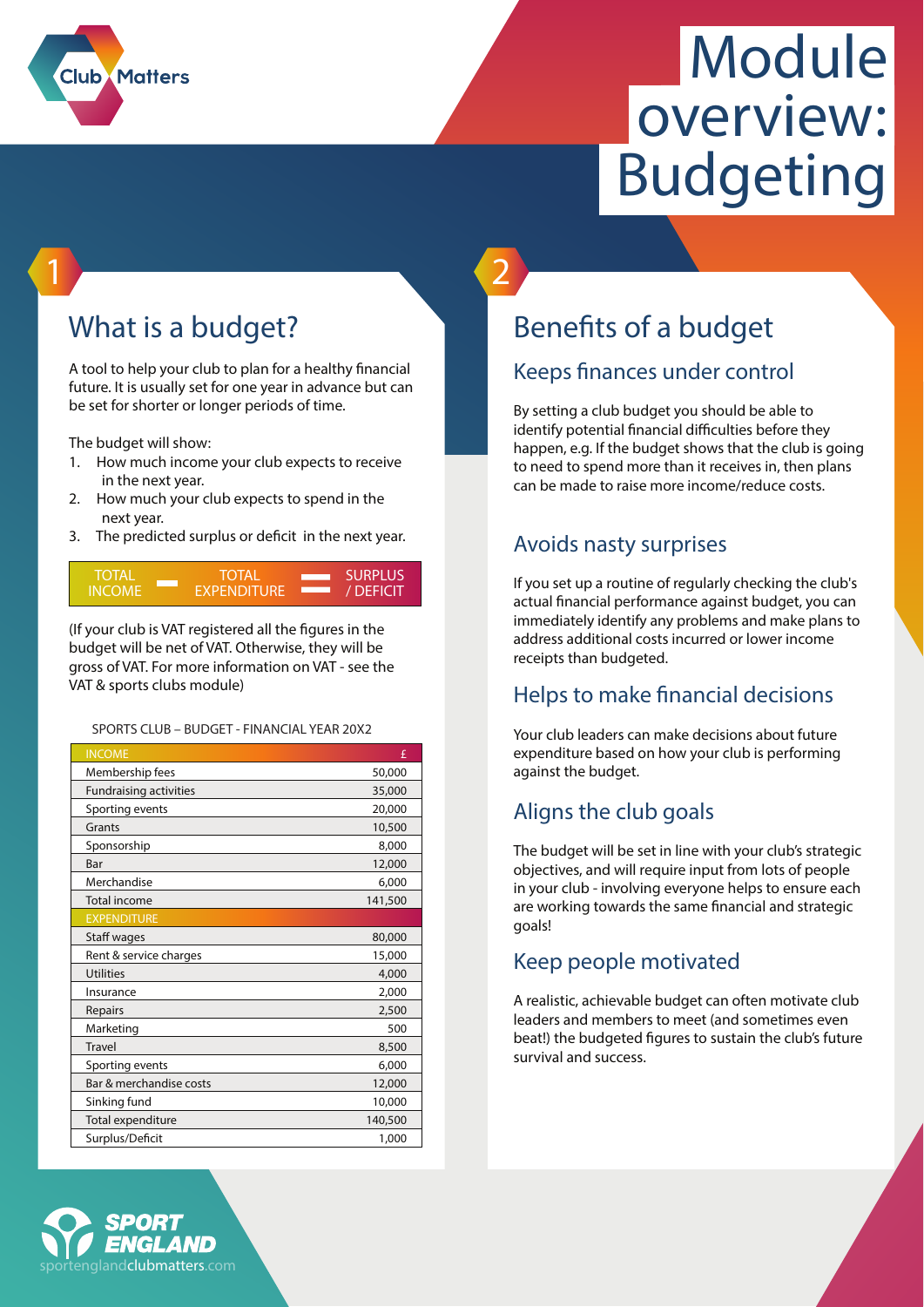

**3**

## Who should be responsible for setting your club's budget?

Your treasurer should take the lead and will require input from: coaches, trainers, general manager, facilities manager, bar manager, and committee members.

Always remember:

Matters

Club

- 1. If people are involved in the budget setting process they are more likely to accept it.
- 2. It is important to get approval of your club's annual budget from the committee/ leadership team.

| <b>BUDGET</b> | APPROVAL<br>ACCEPTANCE | <b>ACHIEVABLE</b> |
|---------------|------------------------|-------------------|
|---------------|------------------------|-------------------|

**4**

## Get on track by setting your budget:

List each type of income your Club receives, considering:

 What type of income did your Club receive last year?

Get on track by setting your budget (continued):

**4**

- Will there be any new sources of income this year?
- List each type of expenditure your Club incurs, considering:
- What type of expenditure did your Club incur last year?
- Will there be money spent on anything different or new this year?

Set your draft budget by estimating the income and expenditure for each type of income/expenditure for this year using the following sources of information:

- **\*** Club members: coaches, trainers, general manager, facilities manager, bar manager, committee members
- Last year's actual income and expenditure
- New information about the year ahead

Review and amend your draft budget figures:

 With the help of relevant club members to obtain valuable information and gain their acceptance!

Submit your budget for this year for approval:

 By reviewing in detail with your club's committee/ leadership team